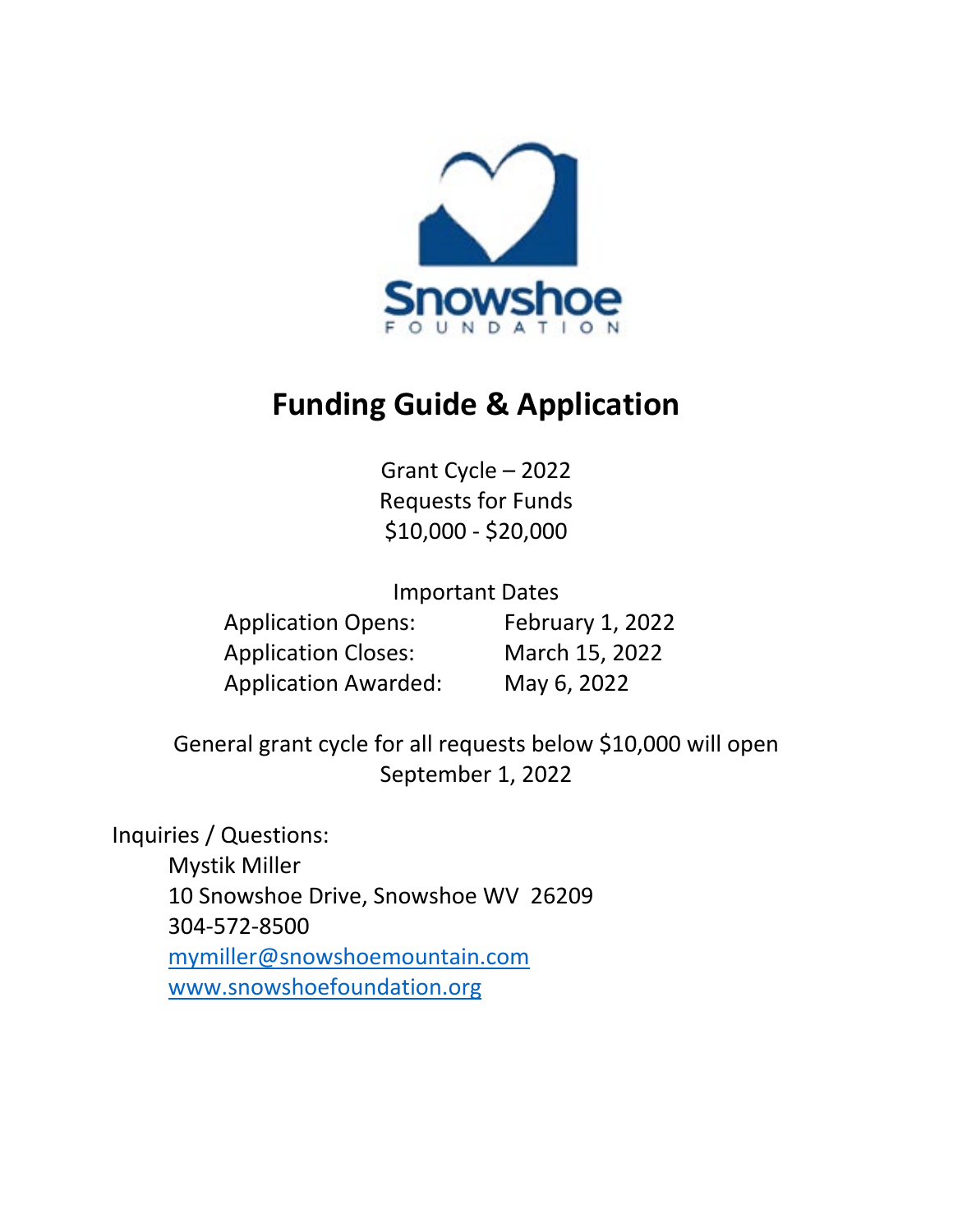### **Eligibility & Guidelines**

The minimum amount that can be requested is \$10,000, maximum amount is \$20,000

Applications must be **RECEIVED** no later than March 15, 2022. If an application is received after due date, the application will be denied.

Please attach:

- 1. A copy of the most recent Audited Financial Statement. If there is not an Audited Financial Statement, please explain and attach a copy of the most recent 990. Please note, if you have the 990 postcard, attach a copy of the postcard and a completed Fiscal Year Financial Statement.
- 2. A list of the names, titles, and city or town of residence for the board of directors, chief executive officer, and any other key personnel or volunteers involved in the project.

#### **IF AN APPLICATION IS MISSING ANY REQUESTED INFORMATION, THE APPLICATION WILL AUTOMATICALLY BE DENIED.**

Evaluation Criteria:

- Organization must have a 501 status or be school related
- Application is fully complete and legible
- The purpose of the project is explained and falls within the scope and priorities set forth for the Snowshoe Foundation
- The goals and objectives are clear with measurable outcomes
- The budget is adequate to support the project and sufficient justification is given for the amount requested

Preference in funding will be given to projects that:

- Benefit our service area community (Pocahontas, Randolph, Webster counties)
- Are innovative and proactive
- Use an integrated and collaborative approach, avoiding duplication
- Demonstrate community support for the project, particularly from any partners
- Identify other financial or in-kind contributions
- Build and strengthen community capacity
- Are good prospects for successful implementation

Funding exclusions:

- Projects which produce a private benefit to a specific business or person(s)
- Retrospective funding (i.e. for costs already incurred before approval of funding is given)
- Ongoing operational costs
- Conferences, forums or workshops
- Loans
- Becoming dependent on Snowshoe Foundation funding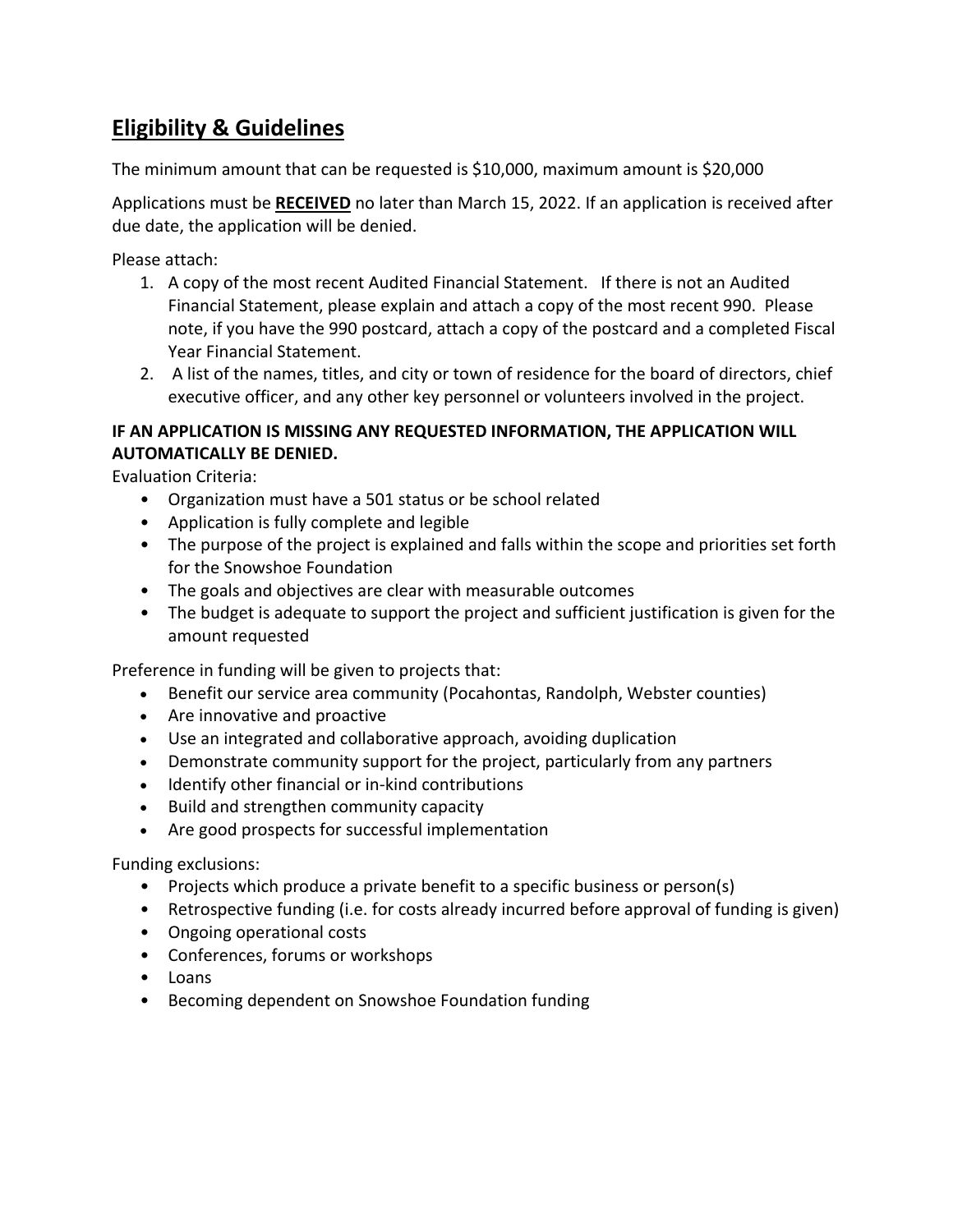## **Organization Information**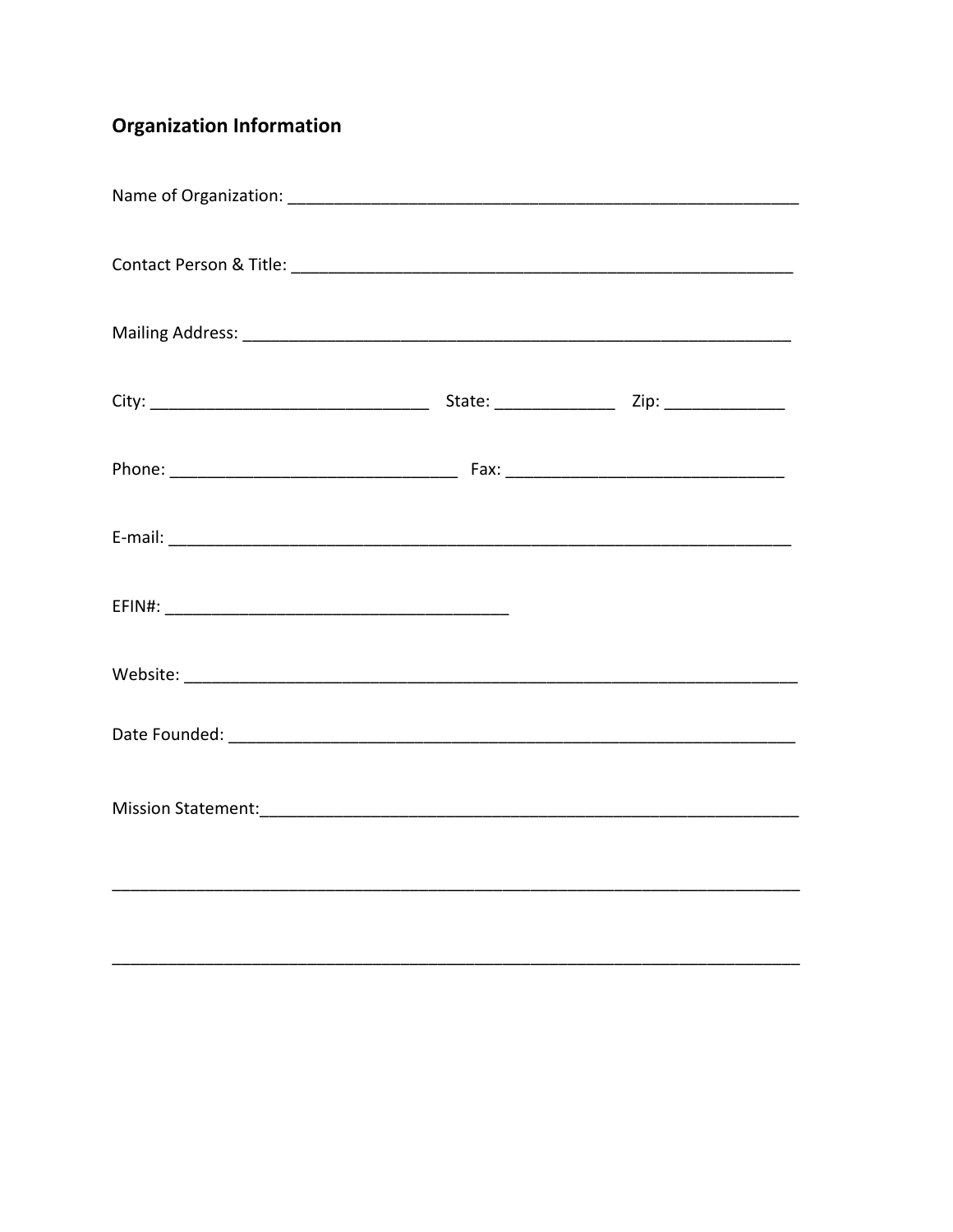#### **History of your Organization:**

Note: If you are a school (or school-related) applying for a grant – please skip questions 1 – 3.

- 1. Provide a brief narrative of the organization to include:
	- a. Mission & Purpose
	- b. Services provided
	- c. Geographic area served

2. Describe the revenues your organization receives from all sources and indicate how it is used to support your operation:

3. Organization's current annual operating budget: \$

| 4. Have you been funded by the Snowshoe Foundation in the past? Yes* | No |
|----------------------------------------------------------------------|----|
| * If Yes, how much did you received from the Snowshoe Foundation? \$ |    |

Briefly describe the project: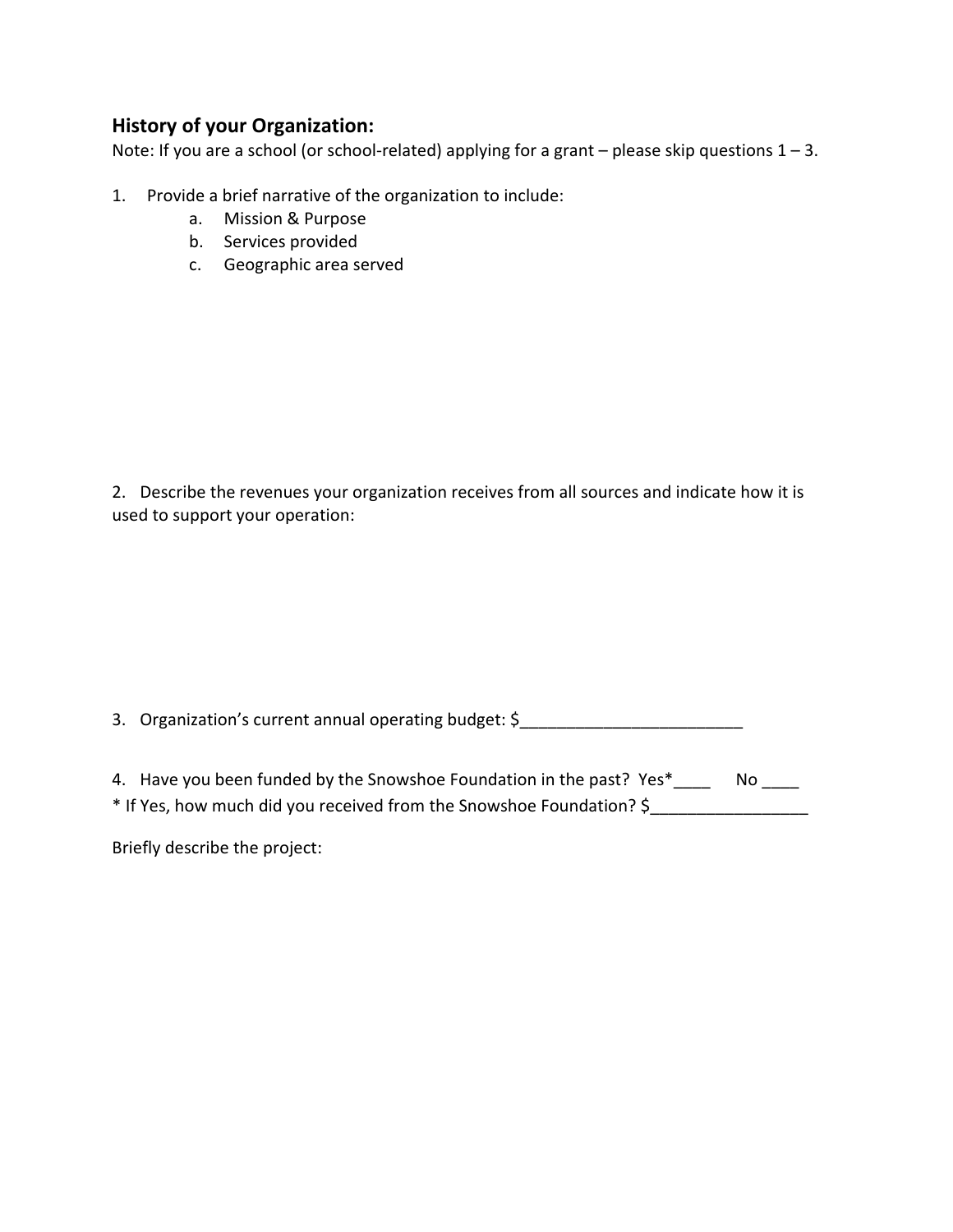## **Project Information:**

| Name of Project:        |            |                                                         |             |
|-------------------------|------------|---------------------------------------------------------|-------------|
|                         |            | Amount Being Requested: \$ 5 amount Being Requested: \$ |             |
| Time Frame for Project: |            |                                                         |             |
| Project Focus: Health   |            | Human Services Education/Arts                           |             |
|                         | Recreation | Culture                                                 | Environment |

1. Please provide an outline of the goals and objectives for this project: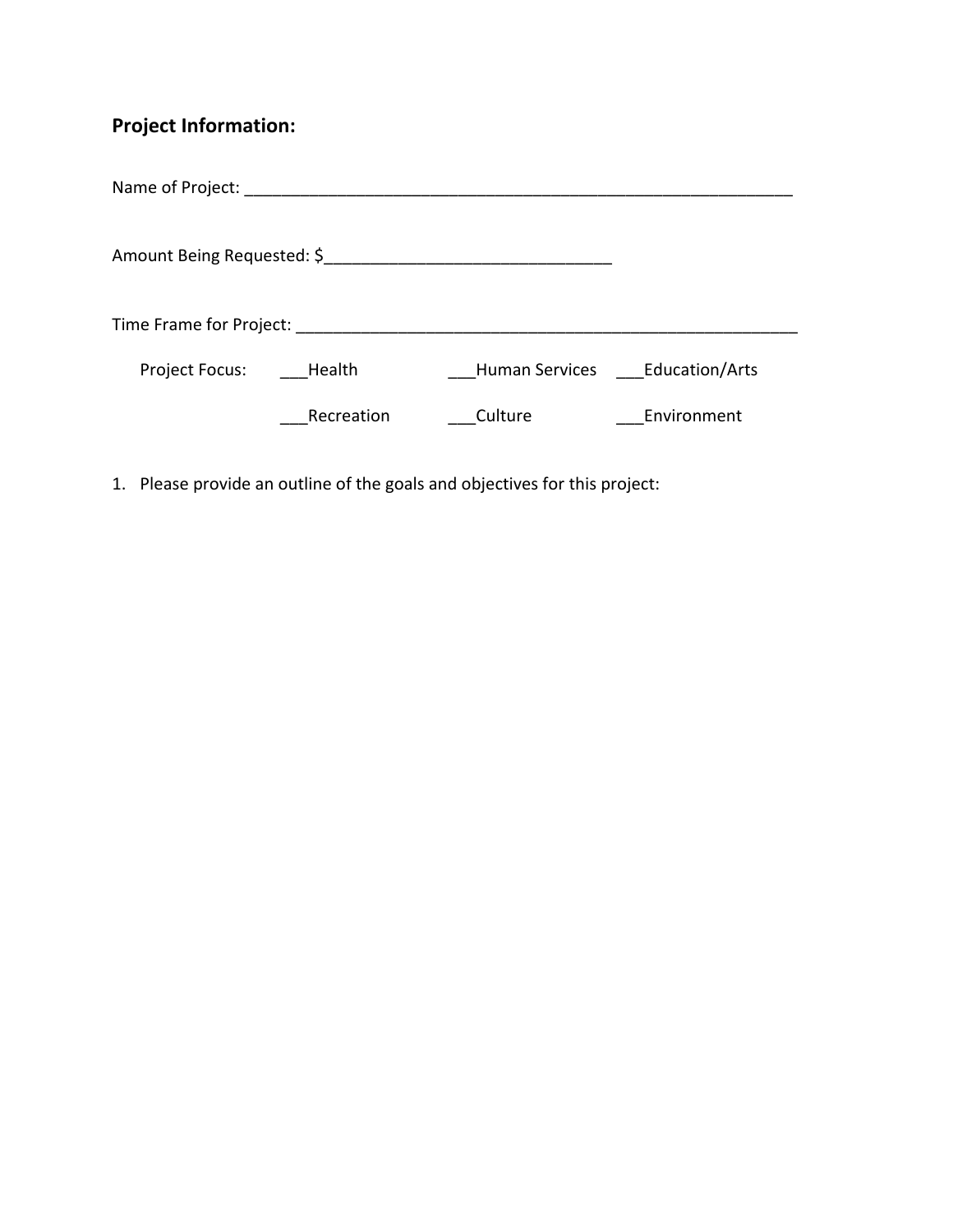2. Provide a **complete detailed PROJECT budget** that lists all expenses and each source of income, to include the amount requested from the Snowshoe Foundation. Not an overall budget, only of this project.

- a. Examples of expenses: Equipment, Materials, Personnel, Consultants, etc.
- b. Examples of income: In-kind support, Snowshoe Foundation, Individual Contributions, Business Sponsorships, Other Grants or Funding
	- i. Please provide details on other funding requested and when you will know if funding was approved. Please keep us updated as you are informed.

**INCOME** (provide details):

- In-Kind
- Donations
- Business Sponsorships
- Fundraising
- Grants

**Total**:

**EXPENSES** (provide details):

- Materials
- Equipment
- Personnel
- Consultants
- Other
	- **Total**:

3. Sustainability Plan: Describe how the project will be financially and organizationally sustained at the end of the grant.